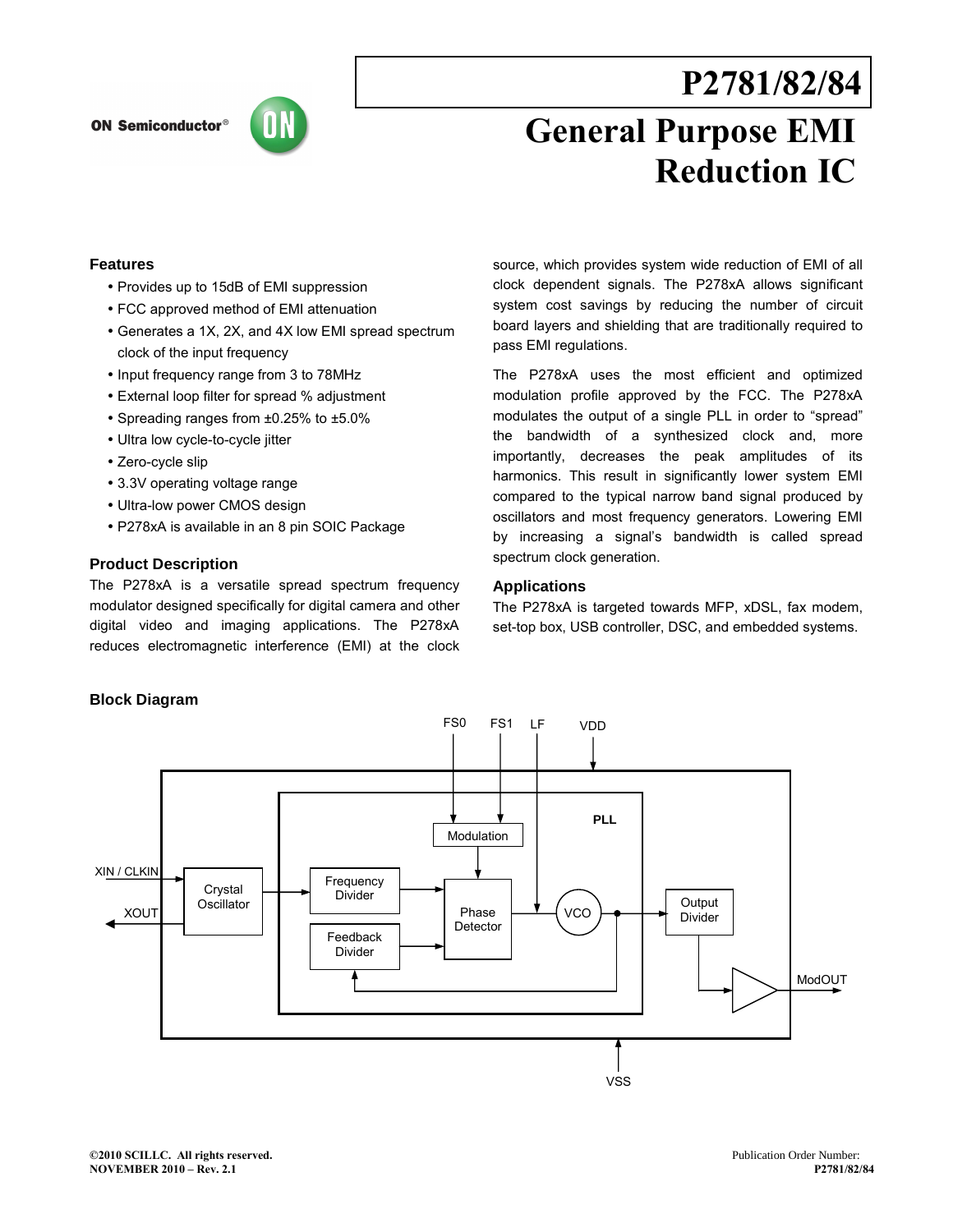# **Pin Configuration**



Standard pin Configuration offered in both 8 pin SOIC Packages.

# **Pin Description (P278xA)**

| Pin# | <b>Pin Name</b>  | Type    | <b>Description</b>                                                                                                                                                                         |  |  |  |  |
|------|------------------|---------|--------------------------------------------------------------------------------------------------------------------------------------------------------------------------------------------|--|--|--|--|
|      | <b>XIN/CLKIN</b> |         | Connect to crystal or clock input. This pin has dual functions. It can be connected<br>either to an external crystal or an external reference clock.                                       |  |  |  |  |
| 2    | <b>XOUT</b>      | O       | Crystal connection. If using an external reference, this pin must be left<br>unconnected.                                                                                                  |  |  |  |  |
| 3    | FS <sub>1</sub>  |         | Digital logic input used to select input frequency range (see the <i>Input Frequency</i><br>Selection Table). This pin has an internal pull-up resistor.                                   |  |  |  |  |
| 4    | ΙF               |         | External Loop Filter for the PLL. By changing the value of the CRC circuit, the<br>percentage spread can be adjusted accordingly. See the Loop Filter Selection<br>Table for detail value. |  |  |  |  |
| 5    | <b>VSS</b>       |         | Ground Connection. Connect to system ground.                                                                                                                                               |  |  |  |  |
| 6    | ModOUT           | $\circ$ | Spread Spectrum Clock Output.                                                                                                                                                              |  |  |  |  |
| 7    | FS <sub>0</sub>  |         | Digital logic input used to select input frequency range (see the Input Frequency<br>Selection Table). This pin has an internal pull-up resistor.                                          |  |  |  |  |
| 8    | VDD              | P       | Connect to $+3.3$ V                                                                                                                                                                        |  |  |  |  |

# **Input Frequency Selection Table**

| FS <sub>1</sub> | FS <sub>0</sub> | Input (MHz) |               | <b>Output Frequency Scaling (MHz)</b> | <b>Modulation Rate (KHz)</b> |            |
|-----------------|-----------------|-------------|---------------|---------------------------------------|------------------------------|------------|
|                 |                 |             | <b>P2781A</b> | <b>P2782A</b>                         | <b>P2784A</b>                |            |
| 0               |                 | 3 to 9      | $3$ to $9$    | 6 to 18                               | 12 to 36                     | Fin / 128  |
| 0               |                 | 10 to 19    | 10 to 19      | 20 to 38                              | 40 to 76                     | Fin / 256  |
|                 |                 | 20 to 38    | 20 to 38      | 40 to 76                              | 80 to 152                    | Fin $/512$ |
|                 |                 | 39 to 78    | 39 to 78      | 78 to 156                             | 156 to 312                   | Fin / 1024 |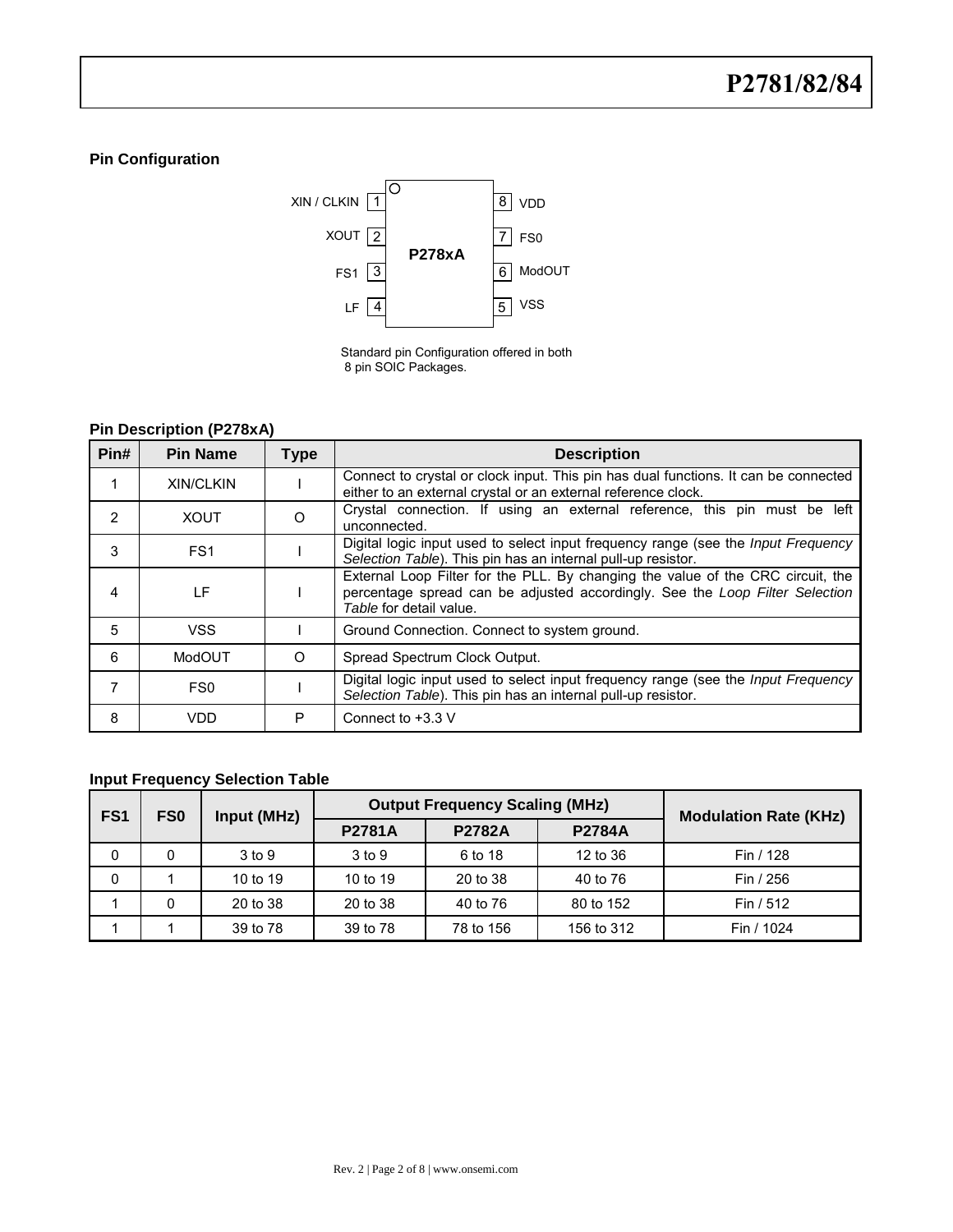# **Loop Filter Selection Table VDD 3.3V**



Contact ON Semiconductor for loop values that are not listed in the table and for Component selection values for industrial and automotive temperatures.

|                     |                 |                 |                        | $BW = \pm 0.50\%$ <sup>1</sup> |                         |                        | $BW = ±0.75\%$ <sup>1</sup> |                         |                        | $BW = \pm 1.00\%$ <sup>1</sup> |                         |                        | $BW = \pm 1.25\%$      |                         |
|---------------------|-----------------|-----------------|------------------------|--------------------------------|-------------------------|------------------------|-----------------------------|-------------------------|------------------------|--------------------------------|-------------------------|------------------------|------------------------|-------------------------|
| Input<br><b>MHz</b> | FS <sub>1</sub> | FS <sub>0</sub> | C <sub>1</sub><br>(pF) | C <sub>2</sub><br>(pF)         | R <sub>1</sub><br>(ohm) | C <sub>1</sub><br>(pF) | C <sub>2</sub><br>(pF)      | R <sub>1</sub><br>(ohm) | C <sub>1</sub><br>(pF) | C <sub>2</sub><br>(pF)         | R <sub>1</sub><br>(ohm) | C <sub>1</sub><br>(pF) | C <sub>2</sub><br>(pF) | R <sub>1</sub><br>(ohm) |
| 3                   | 0               | 0               | 270                    | 330,000                        | 220                     | 270                    | 330,000                     | 300                     | 270                    | 100,000                        | 390                     | 560                    | 100,000                | 510                     |
| 4                   | $\mathbf{0}$    | $\mathbf{0}$    | 270                    | 100,000                        | 270                     | 270                    | 100,000                     | 390                     | 270                    | 100,000                        | 560                     | 560                    | 100,000                | 680                     |
| 5                   | 0               | $\mathbf{0}$    | 270                    | 100,000                        | 390                     | 270                    | 100,000                     | 560                     | 270                    | 100.000                        | 750                     | 560                    | 100,000                | 910                     |
| 6                   | 0               | 0               | 270                    | 100,000                        | 510                     | 270                    | 100,000                     | 750                     | 270                    | 10,000                         | 1,000                   | 680                    | 6,800                  | 1,200                   |
| $\overline{7}$      | $\Omega$        | $\mathbf 0$     | $\overline{270}$       | 100,000                        | 620                     | 270                    | 100,000                     | 1,000                   | 270                    | 5,600                          | 1,200                   | 330                    | 3,300                  | 1,200                   |
| 8                   | 0               | 0               | 270                    | 100,000                        | 820                     | 270                    | 100,000                     | 1,200                   | 270                    | 12,000                         | 2,200                   | 680                    | 6,800                  | 2,200                   |
| 9                   | 0               | 0               | 270                    | 100.000                        | 1.000                   | 270                    | 100.000                     | 1.500                   | 270                    | 5.600                          | 2,200                   | 270                    | 2.700                  | 2,200                   |
| 10                  | $\mathbf 0$     | 1               | 270                    | 100,000                        | 330                     | 270                    | 100,000                     | 510                     | 270                    | 100.000                        | 750                     | 560                    | 100,000                | 910                     |
| $\overline{11}$     | $\Omega$        | 1               | 270                    | 100.000                        | 390                     | 270                    | 100,000                     | 560                     | 270                    | 100.000                        | 866(1%)                 | 560                    | 100.000                | 1,100                   |
| $\overline{12}$     | $\Omega$        | 1               | 270                    | 100,000                        | 510                     | 270                    | 100,000                     | 750                     | 270                    | 10,000                         | 1,000                   | 680                    | 6,800                  | 1,200                   |
| 13                  | $\mathbf 0$     | 1               | 270                    | 100,000                        | 560                     | 270                    | 100.000                     | 820                     | 270                    | 12.000                         | 1,200                   | 470                    | 4,700                  | 1,200                   |
| 14                  | $\mathbf{0}$    | 1               | 270                    | 100,000                        | 620                     | 270                    | 100,000                     | 1,000                   | 270                    | 5,600                          | 1,200                   | 330                    | 3,300                  | 1,200                   |
| 15                  | $\mathbf 0$     | 1               | 270                    | 100,000                        | 750                     | 270                    | 100,000                     | 1,100                   | 270                    | 3,900                          | 1,200                   | 330                    | 3,300                  | 1,500                   |
| 16                  | 0               | 1               | 270                    | 100,000                        | 820                     | 270                    | 100,000                     | 1,200                   | 270                    | 12,000                         | 2,200                   | 680                    | 6,800                  | 2,200                   |
| $\overline{17}$     | $\mathbf{0}$    | 1               | 270                    | 100,000                        | 910                     | 270                    | 100,000                     | 1,300                   | 270                    | 10,000                         | 2,200                   | 390                    | 3,900                  | 2,200                   |
| 18                  | $\mathbf 0$     | 1               | 270                    | 100,000                        | 1,000                   | 270                    | 100,000                     | 1,500                   | 270                    | 5,600                          | 2,200                   | 270                    | 2,700                  | 2,200                   |
| 19                  | 0               | 1               | 270                    | 100,000                        | 1,200                   | 270                    | 100,000                     | 1,600                   | 270                    | 3,300                          | 2,200                   | 270                    | 2,700                  | 2,700                   |
| 20                  | 0               | $\mathbf 0$     | 270                    | 100,000                        | 330                     | 270                    | 100,000                     | 560                     | 270                    | 100.000                        | 750                     | 560                    | 100,000                | 910                     |
| $21 - 22$           | $\overline{1}$  | $\Omega$        | 270                    | 100.000                        | 390                     | 270                    | 100.000                     | 620                     | 270                    | 100.000                        | 866 (1%)                | 560                    | 100,000                | 1,100                   |
| 23-24               | 1               | $\Omega$        | 270                    | 100.000                        | 510                     | 270                    | 100.000                     | 750                     | 270                    | 10,000                         | 1,000                   | 680                    | 6,800                  | 1,200                   |
| 25-26               | 1               | $\Omega$        | 270                    | 100.000                        | 560                     | 270                    | 100.000                     | 820                     | 270                    | 12.000                         | 1,200                   | 470                    | 4,700                  | 1,200                   |
| 27-28               | 1               | $\Omega$        | 270                    | 100,000                        | 620                     | 270                    | 100,000                     | 1,000                   | 270                    | 6,800                          | 1,200                   | 330                    | 3,300                  | 1,200                   |
| 29-30               | 1               | $\mathbf{0}$    | 270                    | 100,000                        | 750                     | 270                    | 100,000                     | 1,100                   | 270                    | 3,900                          | 1,200                   | 330                    | 3,300                  | 1,500                   |
| $31 - 32$           | 1               | $\Omega$        | 270                    | 100,000                        | 820                     | $\overline{270}$       | 100.000                     | 1,200                   | 270                    | 12,000                         | 2,200                   | 680                    | 6,800                  | 2,200                   |
| 33-34               | 1               | $\Omega$        | 270                    | 100,000                        | 910                     | 270                    | 100,000                     | 1,300                   | 270                    | 10,000                         | 2,200                   | 390                    | 3,900                  | 2,200                   |
| 35-36               | 1               | $\Omega$        | 270                    | 100,000                        | 1,000                   | 270                    | 100,000                     | 1,500                   | 270                    | 5,600                          | 2,200                   | 270                    | 2,700                  | 2,200                   |
| 37-38               | 1               | 0               | 270                    | 100,000                        | 1,200                   | 270                    | 100,000                     | 1,600                   | 270                    | 3,300                          | 2,200                   | 270                    | 2,700                  | 2,700                   |
| 39-42               | 1               | 1               | 270                    | 100,000                        | 330                     | 270                    | 100,000                     | 560                     | 270                    | 100,000                        | 750                     | 560                    | 100,000                | 910                     |
| 43-46               | 1               | 1               | 270                    | 100,000                        | 390                     | 270                    | 100,000                     | 620                     | 270                    | 100,000                        | 866 (1%)                | 560                    | 100,000                | 1,100                   |
| 47-50               | 1               | 1               | 270                    | 100.000                        | 510                     | 270                    | 100.000                     | 750                     | 270                    | 10.000                         | 1.000                   | 680                    | 6,800                  | 1,200                   |
| 51-54               | 1               | 1               | 270                    | 100,000                        | 560                     | 270                    | 100,000                     | 820                     | 270                    | 12,000                         | 1,200                   | 470                    | 4,700                  | 1,200                   |
| 55-58               | 1               | 1               | 270                    | 100,000                        | 620                     | $\overline{270}$       | 100.000                     | 1.000                   | 270                    | 6,800                          | 1,200                   | 330                    | 3,300                  | 1,200                   |
| 59-62               | 1               | 1               | 270                    | 100,000                        | 750                     | 270                    | 100,000                     | 1.100                   | 270                    | 3,900                          | 1,200                   | 330                    | 3,300                  | 1,500                   |
| 63-66               | 1               | 1               | 270                    | 100,000                        | 820                     | 270                    | 100,000                     | 1,200                   | 270                    | 12,000                         | 2,200                   | 680                    | 6,800                  | 2,200                   |
| 67-70               | 1               | 1               | 270                    | 100,000                        | 910                     | 270                    | 100,000                     | 1.300                   | 270                    | 8,200                          | 2,200                   | 390                    | 3,900                  | 2,200                   |
| $71 - 74$           | 1               | 1               | 270                    | 100,000                        | 1.000                   | 270                    | 100,000                     | 1,600                   | 270                    | 5,600                          | 2,200                   | 270                    | 2,700                  | 2,200                   |
| 75-78               | 1               | 1               | 270                    | 100,000                        | 1,200                   | 270                    | 100,000                     | 1.800                   | 270                    | 3,300                          | 2,200                   | 270                    | 2,700                  | 2,700                   |

Note: 1. The BW value is representative of typical conditions.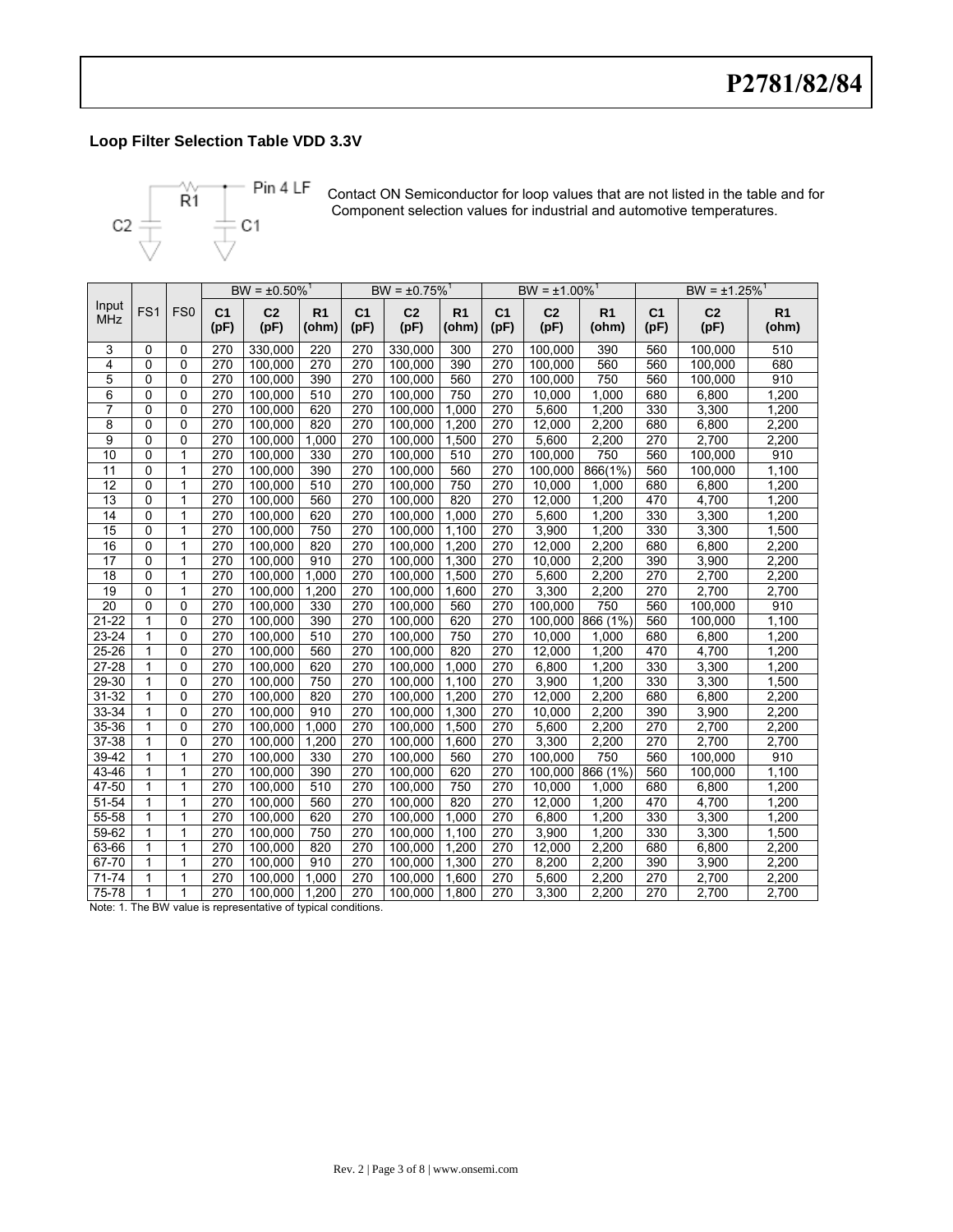#### **Spread Spectrum Selection**

The P278xA performs Zero Cycle Slip when set at low percentage spreading. This allows no occurrence of system timing error. The optimal setting should minimize system EMI to the fullest without affecting system performance. The spreading is described as a percentage deviation of the center frequency.

(Note: the center frequency is the frequency of the external reference input on CLKIN, Pin 1.)

The P2781A is designed for PC peripheral, networking, notebook PC, and LCD monitor applications. It is optimized for operation between 3 to 78MHz range. In the following application schematic example, the P2781A spread percentage selection is determined by the external LF value specified in the Loop Filter Selection Table. The Input Frequency Selection Table specifies the input frequency range. The external LF allows the user to fine tune the spread percentage to optimize the EMI reduction benefits of the spread spectrum.



Note: Both logic input pins FS1 and FS0 have to be connected to either VDD or VSS. Do not leave them floating.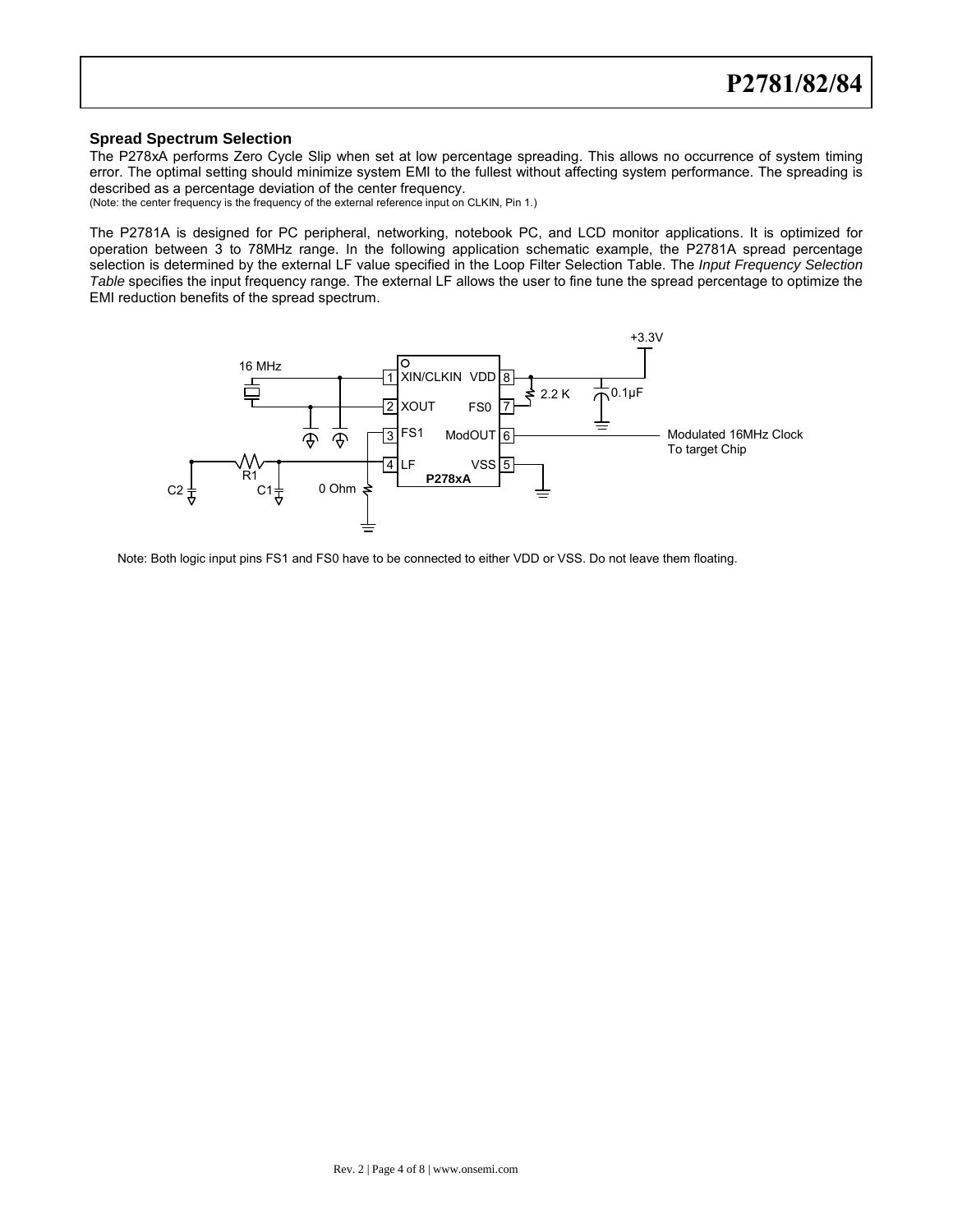## **Absolute Maximum Ratings**

| <b>Symbol</b>                                                                                                                                                                    | <b>Parameter</b>                                           | Rating           | Unit |  |  |  |  |
|----------------------------------------------------------------------------------------------------------------------------------------------------------------------------------|------------------------------------------------------------|------------------|------|--|--|--|--|
| $V_{DD}$ , $V_{IN}$                                                                                                                                                              | Voltage on any pin with respect to Ground                  | $-0.5$ to $+4.6$ |      |  |  |  |  |
| $\mathsf{T}_{\text{STG}}$                                                                                                                                                        | Storage temperature                                        | $-65$ to $+125$  |      |  |  |  |  |
| $T_{\rm s}$                                                                                                                                                                      | Max. Soldering Temperature (10 sec)                        | 260              |      |  |  |  |  |
|                                                                                                                                                                                  | Junction Temperature                                       | 150              |      |  |  |  |  |
| T <sub>DV</sub>                                                                                                                                                                  | Static Discharge Voltage (As per JEDEC STD22-A114-B)<br>ΚV |                  |      |  |  |  |  |
| Note: These are stress ratings only and are not implied for functional use. Exposure to absolute maximum ratings for prolonged periods of time may affect<br>device reliability. |                                                            |                  |      |  |  |  |  |

# **Operating Conditions**

| <b>Parameter</b> | <b>Description</b>                          | Min | Max | Unit |
|------------------|---------------------------------------------|-----|-----|------|
| <b>VDD</b>       | Supply Voltage                              | 3.0 | 3.6 |      |
| IА               | Operating Temperature (Ambient Temperature) | -40 | +85 | C    |
| $C_{\text{L}}$   | Load Capacitance                            |     | 15  | pF   |
| $C_{IN}$         | Input Capacitance                           |     |     | pF   |

# **DC Electrical Characteristics**

(Test condition: All parameters are measured at room temperature (+25°C) unless otherwise stated.)

| <b>Symbol</b>          | <b>Parameter</b>                                                       | Min         | <b>Typ</b> | <b>Max</b>    | <b>Unit</b> |
|------------------------|------------------------------------------------------------------------|-------------|------------|---------------|-------------|
| $V_{IL}$               | Input low voltage                                                      | $VSS - 0.3$ |            | 0.8           | V           |
| Vıн                    | Input high voltage                                                     | 2.0         |            | $VDD +0.3$    | $\vee$      |
| Ι'n.                   | Input low current<br>(internal input pull-up resistor on FS0 and FS1)  |             | 60         |               | μA          |
| Iн                     | Input high current<br>(internal input pull-up resistor on FS0 and FS1) |             | 60         |               | μA          |
| $I_{XOL}$              | XOUT output low current                                                |             | 10         |               | mA          |
| <b>I</b> xoh           | XOUT output high current                                               |             | 10         |               | mA          |
| $V_{OL}$               | Output low voltage (VDD = $3.3V$ , $I_{OL} = 20mA$ )                   |             |            | 0.4           | $\vee$      |
| <b>V</b> <sub>OН</sub> | Output high voltage (VDD = $3.3V$ , $I_{OH} = 20mA$ )                  | 2.5         |            |               | $\vee$      |
| l <sub>DD</sub>        | Static supply current                                                  |             | 3          |               | mA          |
| $I_{\rm CC}$           | Typical dynamic supply current<br>(25pF scope probe loading)           | 5.2 at 3MHz |            | 21.2 at 82MHz | mA          |
| <b>VDD</b>             | Operating voltage                                                      | 3.0         | 3.3        | 3.6           | V           |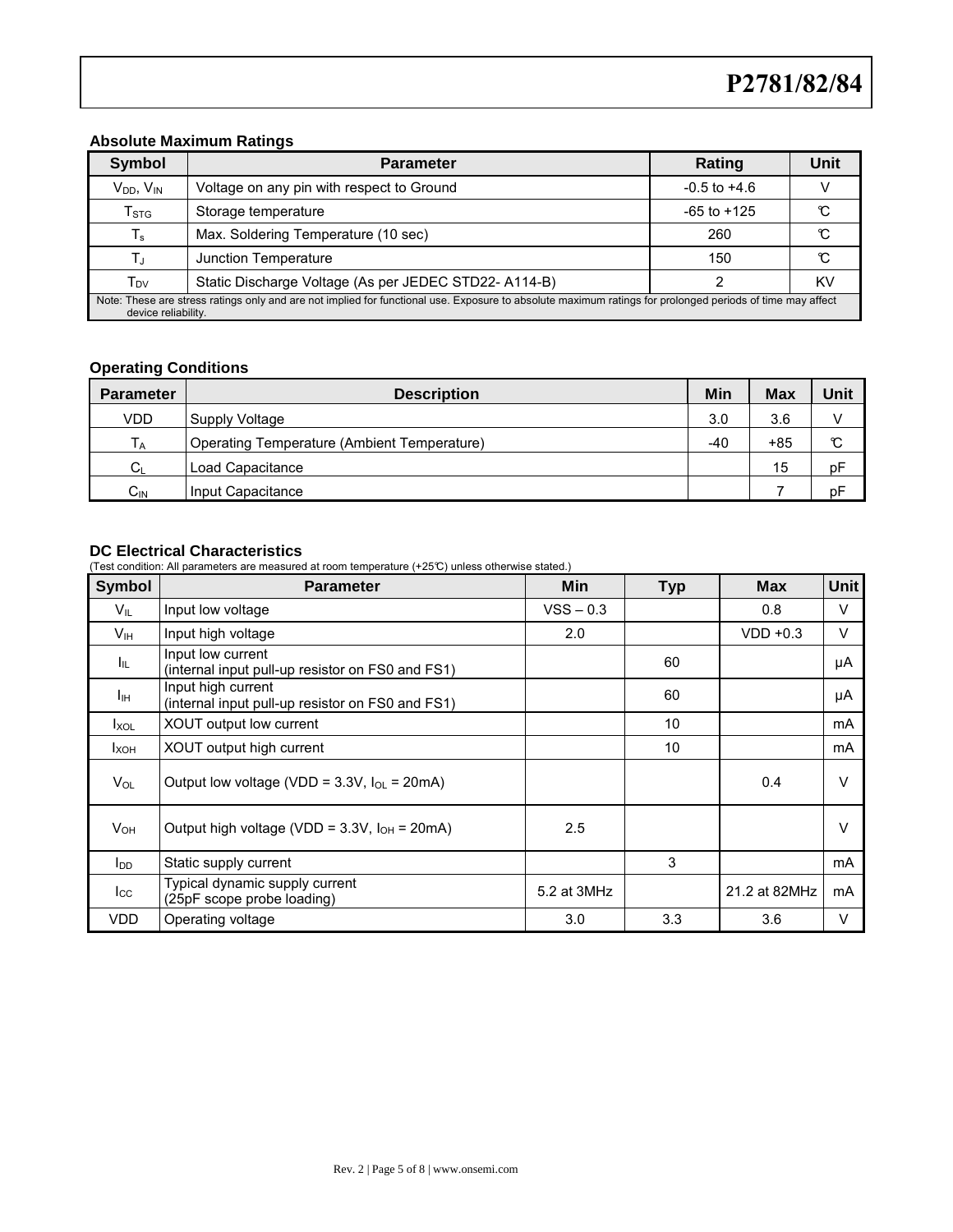# **AC Electrical Characteristics**

| <b>Symbol</b>    |                         | <b>Parameter</b> | Min                                                                                         | <b>Typ</b> | <b>Max</b> | Unit       |            |  |
|------------------|-------------------------|------------------|---------------------------------------------------------------------------------------------|------------|------------|------------|------------|--|
| f <sub>IN</sub>  | Input frequency: P278xA |                  |                                                                                             | 3          |            | 78         |            |  |
|                  |                         |                  | P2781A                                                                                      | 3          |            | 78         | <b>MHz</b> |  |
| $f_{\text{OUT}}$ | Output frequency:       |                  | P2782A                                                                                      | 6          |            | 156        |            |  |
|                  |                         |                  | P2784A                                                                                      | 12         |            | 312        |            |  |
| $t_{LH}$         | <b>P278xA</b>           |                  | Output rise time (measured at 0.8V to 2.0V,<br>25pF scope probe loading)                    |            |            |            | nS         |  |
| t <sub>HL</sub>  | <b>P278xA</b>           |                  | Output fall time (measured at 2.0V to 0.8V, 25<br>pF scope probe loading)                   |            |            |            | nS         |  |
| tjc              | P2781A                  |                  | Jitter (cycle-to-cycle, ±6sigma, 1000 sweeps,<br>$\pm 0.5\%$ spread, I/O frequency = 16MHz) |            | ±250       |            | pS         |  |
| $t_{\text{D}}$   | P2781A                  |                  | Output duty cycle deviation (error from 50%<br>duty cycle, 25pF scope probe loading)        | ±1 @ 3MHz  |            | ±2 @ 82MHz | $\%$       |  |
| $\Delta F$       | <b>P278xA</b>           |                  | Frequency deviation tolerance from BW%<br>stated in the Loop Filter Selection Table         | $-20$      | 0          | +20        | $\%$       |  |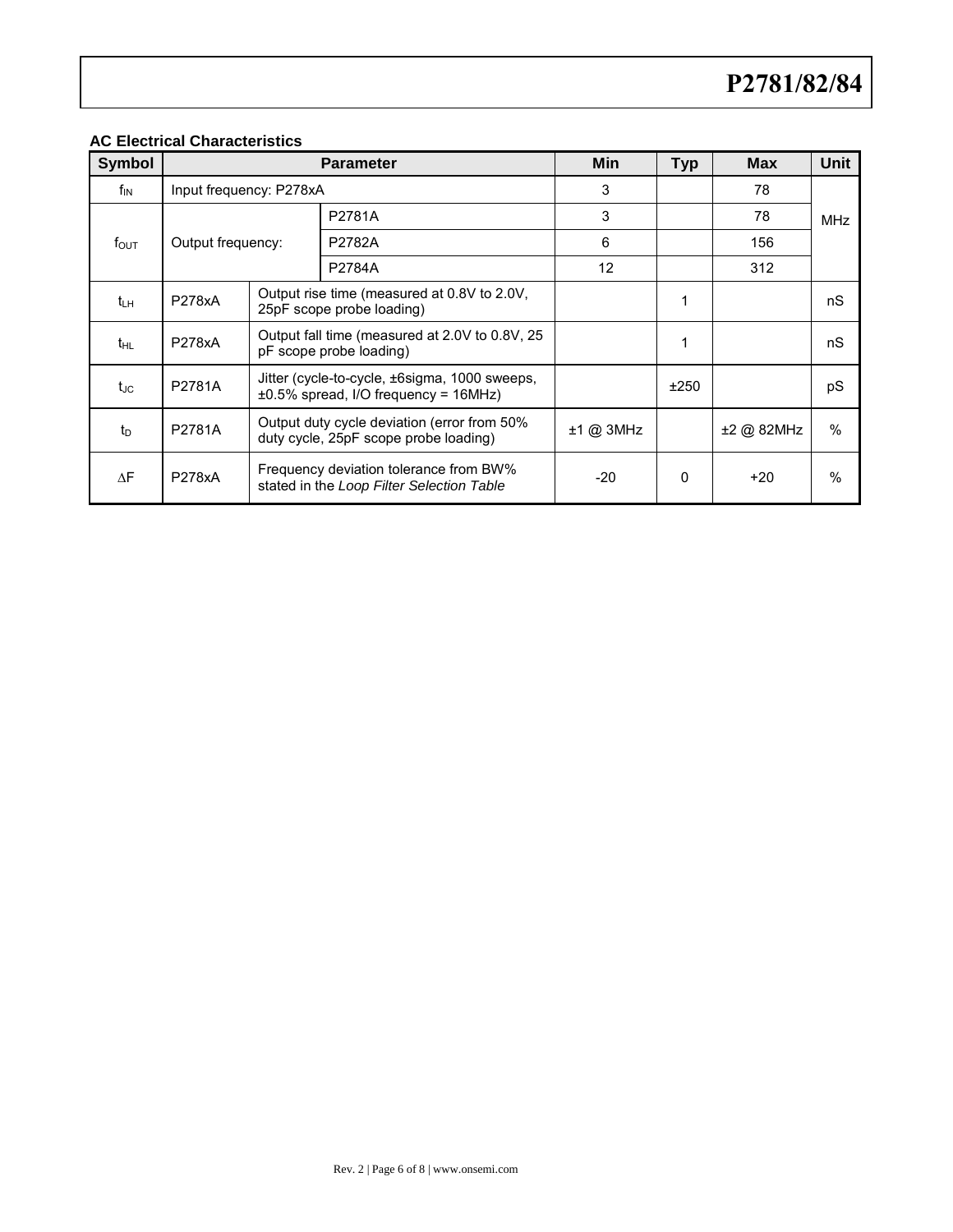# **Package Information**

**8-Pin SOIC Package** 



|                | <b>Dimensions</b> |               |                    |             |  |  |  |
|----------------|-------------------|---------------|--------------------|-------------|--|--|--|
| <b>Symbol</b>  |                   | <b>Inches</b> | <b>Millimeters</b> |             |  |  |  |
|                | Min<br><b>Max</b> |               | Min                | <b>Max</b>  |  |  |  |
| A <sub>1</sub> | 0.004             | 0.010         | 0.10               | 0.25        |  |  |  |
| Α              | 0.053             | 0.069         | 1.35               | 1.75        |  |  |  |
| A2             | 0.049             | 0.059         | 1.25               | 1.50        |  |  |  |
| B              | 0.012             | 0.020         | 0.31               | 0.51        |  |  |  |
| С              | 0.007             | 0.010         | 0.18               | 0.25        |  |  |  |
| D              |                   | 0.193 BSC     | 4.90 BSC           |             |  |  |  |
| E              |                   | 0.154 BSC     |                    | 3.91 BSC    |  |  |  |
| e              |                   | 0.050 BSC     |                    | 1.27 BSC    |  |  |  |
| н              | 0.236 BSC         |               |                    | 6.00 BSC    |  |  |  |
|                | 0.016             | 0.050         | 0.41               | 1.27        |  |  |  |
| θ              | $0^{\circ}$       | $8^{\circ}$   | 0°                 | $8^{\circ}$ |  |  |  |

 Note: Controlling dimensions are millimeters. SOIC - 0.074 grams unit weight.